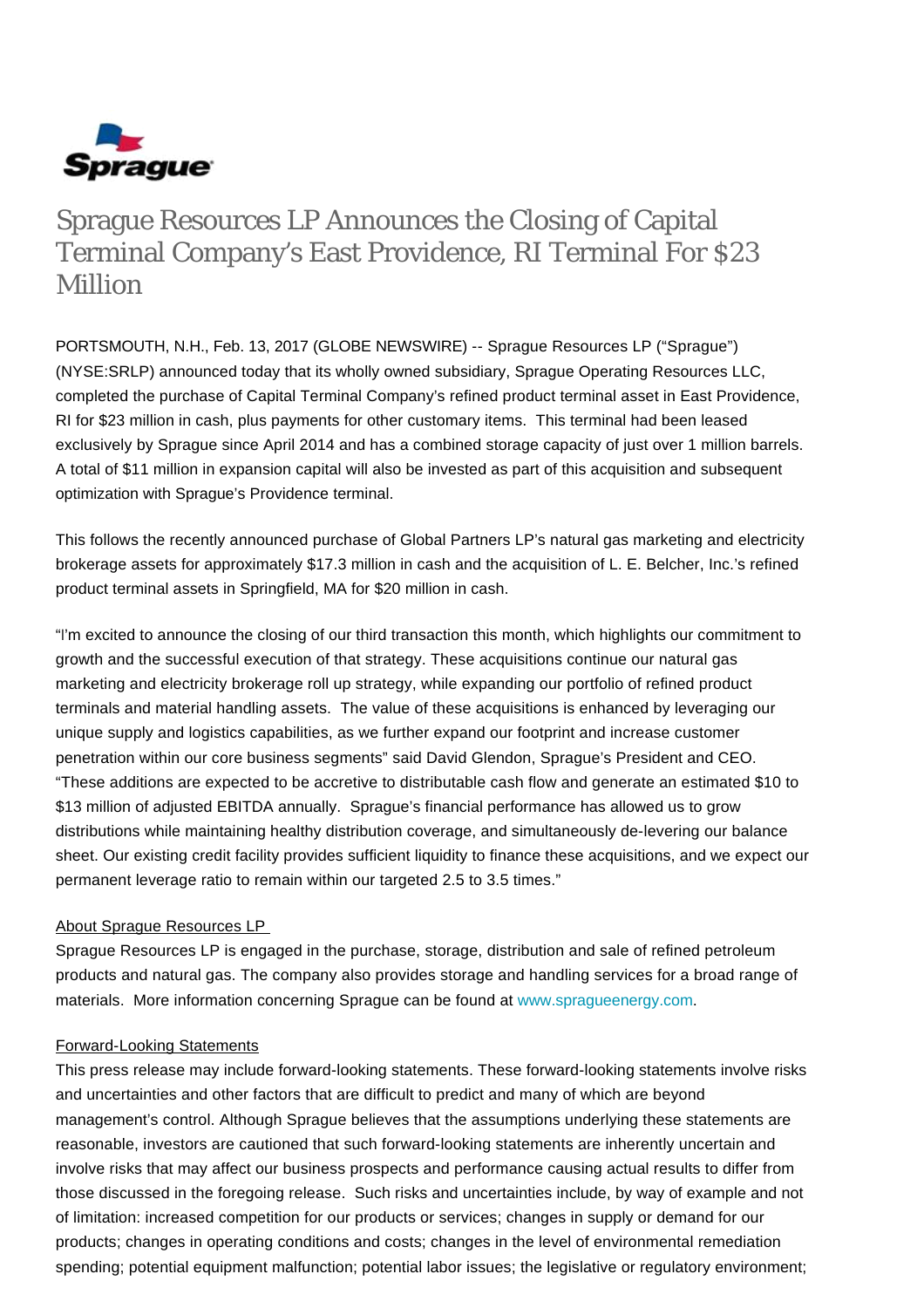terminal construction/repair delays; nonperformance by major customers or suppliers; and political and economic conditions, including the impact of potential terrorist acts and international hostilities. These and other applicable risks and uncertainties have been described more fully in Sprague's most recent Annual Report on Form 10-K filed with the U.S. Securities and Exchange Commission ("SEC") on March 10, 2016, and in our subsequent Form 10-Q filings, as well as Form 8-K and other documents filed with the SEC. Sprague undertakes no obligation and does not intend to update any forward-looking statements to reflect new information or future events. You are cautioned not to place undue reliance on these forward-looking statements, which speak only as of the date of this press release.

#### Non-GAAP Financial Measures

To supplement the financial information presented in accordance with United States generally accepted accounting principles ("GAAP"), Sprague's management uses certain non-GAAP financial measurements to evaluate its results of operations which include EBITDA, adjusted EBITDA, adjusted gross margin and distributable cash flow. Sprague believes that investors benefit from having access to the same financial measures that are used by its management and that these measures are useful to investors because they aid in comparing its operating performance with that of other companies with similar operations.

As EBITDA, adjusted EBITDA, adjusted gross margin and distributable cash flow are measures not prepared in accordance with GAAP they should not be considered as alternatives to net income (loss), or operating income or any other measure of financial performance presented in accordance with GAAP. Additionally, Sprague's calculations of non-GAAP measures may not be comparable to similarly titled measures of other businesses because they may be defined differently by other companies.

You can find disclosures on our use of these non-GAAP measures, as well as reconciliations between GAAP and these non-GAAP measures, in Sprague's "Non-GAAP Measures Quarterly Supplement" located in the Investor Relations section of Sprague's website at [www.spragueenergy.com.](http://www.spragueenergy.com/)

#### EBITDA

Sprague defines EBITDA as net income (loss) before interest, income taxes, depreciation and amortization. EBITDA is used as a supplemental financial measure by external users of Sprague's financial statements, such as investors, trade suppliers, research analysts and commercial banks to assess:

- The financial performance of Sprague's assets, operations and return on capital without regard to financing methods, capital structure or historical cost basis;
- $\pm$  The ability of our assets to generate sufficient revenue, that when rendered to cash, will be available to pay interest on our indebtedness and make distributions to our equity holders;
- Repeatable operating performance that is not distorted by non-recurring items or market volatility; and
- The viability of acquisitions and capital expenditure projects.

## Adjusted Gross Margin and Adjusted EBITDA

The Partnership trades, purchases, stores and sells energy commodities that experience market value fluctuations. To manage the Partnership's underlying performance, including its physical and derivative positions, management utilizes adjusted gross margin, which is a non-GAAP financial measure. Adjusted gross margin is also used by external users of the Partnership's consolidated financial statements to assess the Partnership's economic results of operations and its commodity market value reporting to lenders. In determining adjusted gross margin, the Partnership adjusts its segment results for the impact of unrealized hedging gains and losses with regard to refined products and natural gas inventory, prepaid forward contracts and natural gas transportation contracts, which are not marked to market for the purpose of recording unrealized gains or losses in net income (loss). These adjustments align the unrealized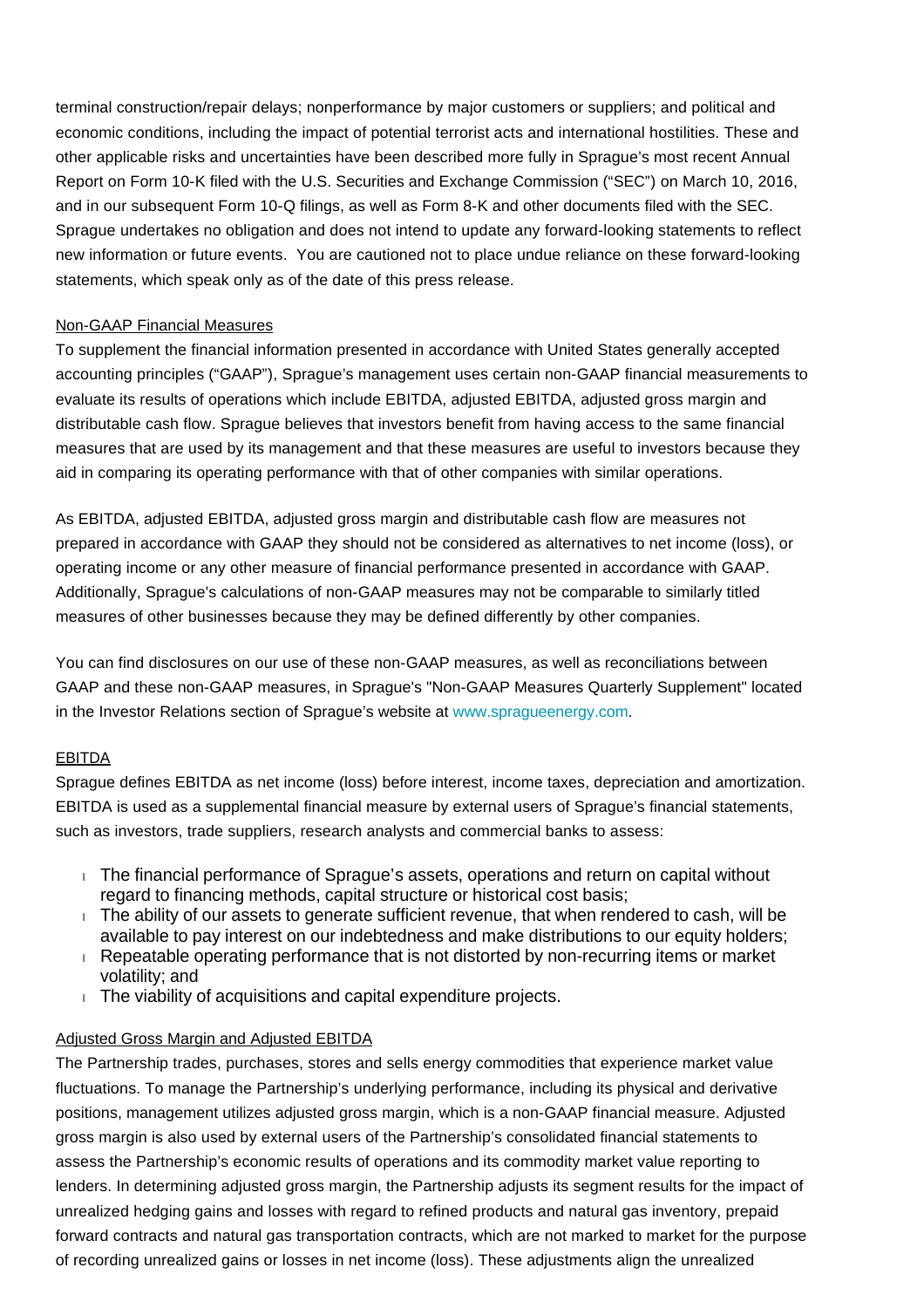hedging gains and losses to the period in which the revenue from the sale of inventory, prepaid fixed forwards and the utilization of transportation contracts relating to those hedges is realized in net income (loss). Adjusted gross margin has no impact on reported volumes or net sales. Adjusted gross margin and adjusted EBITDA are used as supplemental financial measures by management to describe its operations and economic performance to investors, trade suppliers, research analysts and commercial banks to assess:

- The economic results of its operations:
- The market value of its inventory and natural gas transportation contracts for financial reporting to lenders, as well as for borrowing base purposes; and
- Repeatable operating performance that is not distorted by non-recurring items or market volatility.

### Distributable Cash Flow

Sprague defines distributable cash flow as adjusted EBITDA less cash interest expense, cash taxes, and maintenance capital expenditures. Distributable cash flow calculations also reflect the elimination of compensation expense expected to be settled with the issuance of Partnership units, expenses related to business combinations and other adjustments. Distributable cash flow is a significant performance measure used by Sprague and by external users of its financial statements, such as investors, commercial banks and research analysts, to compare the cash generating performance of the Partnership in relation to the cash distributions expected to be paid to its unitholders. Distributable cash flow is also an important financial measure for Sprague's unitholders since it serves as an indicator of its success in providing a cash return on investment. Additionally, distributable cash flow is utilized as a performance measure in certain of its compensation plans. Distributable cash flow indicates to investors whether or not Sprague can generate performance that can sustain or support an increase in quarterly distribution rates. Distributable cash flow is also a quantitative standard used throughout the investment community with respect to publicly-traded partnerships because the value of a unit of such an entity is generally determined by the unit's yield, which in turn is based on the amount of cash distributions the entity pays to a unitholder.

#### Expansion Capital Expenditures

Expansion capital expenditures are capital expenditures made to increase the long-term operating capacity of our assets or our operating income whether through construction or acquisition of additional assets. Examples of expansion capital expenditures include the acquisition of equipment and the development or acquisition of additional storage capacity, to the extent such capital expenditures are expected to expand our operating capacity or our operating income.

#### Permanent Leverage Ratio

Sprague uses the term "permanent leverage ratio" when referring to its Consolidated Total Leverage Ratio as contained in its Credit Agreement. Sprague's permanent leverage ratio equates to the aggregate of its acquisition facility borrowings, capital lease obligations, debentures and other debt divided by the consolidated trailing twelve-month adjusted EBITDA, as defined by the Credit Agreement. For computing compliance with the Credit Agreement, Sprague makes modifications to adjusted EBIDTA to reflect the pro forma effect of acquisitions and adjusts for interest income, non-cash expenses, gain (loss) on sale of assets and other extraordinary, unusual or non-recurring losses and charges. Management believes the permanent leverage ratio is helpful to investors in assessing the Partnership's overall debt profile and is used by management to evaluate its ability to finance capital expenditures and acquisitions.